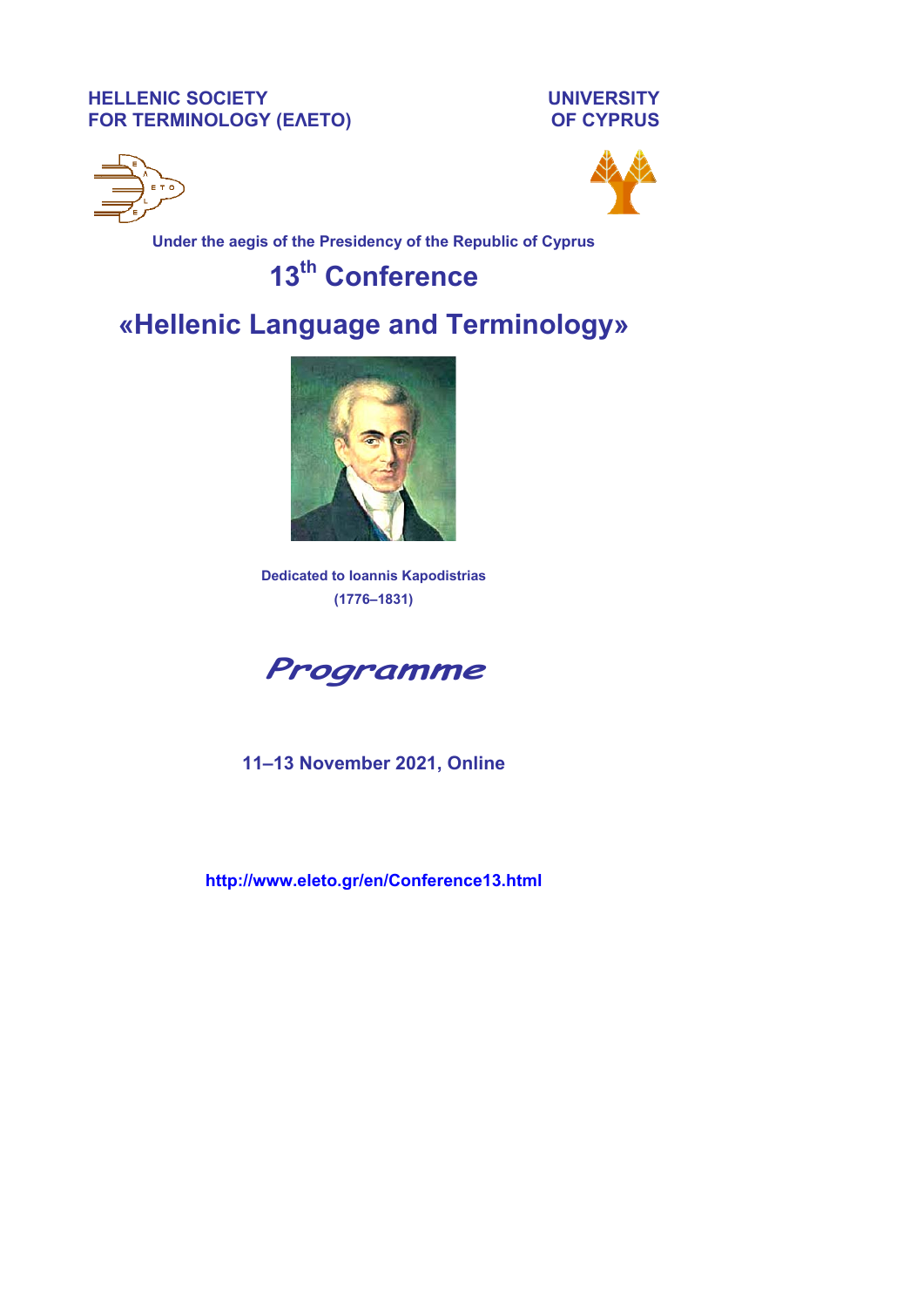# **Opening Session:**

**Online**

**Thursday, 11 November 2021, 19:00** 

### **Conference Sessions:**

**Online**

**Friday and Saturday** 

### **12 and 13 November 2021**

### **CO-ORGANIZING BODIES:**

- Hellenic Society for Terminology
- National and Kapodistrian University of Athens
- Aristotle University of Thessaloniki
- Ionian University
- University of the Aegean
- University of Cyprus
- Research Center "Athina"
- Technical Chamber of Greece
- **•** Hellenic Organization for Standardization
- Organization for the Promotion of the Hellenic Language
- Panhellenic Association of Translators
- **•** Greek Association for Translation Studies
- Hellenic Network for Terminology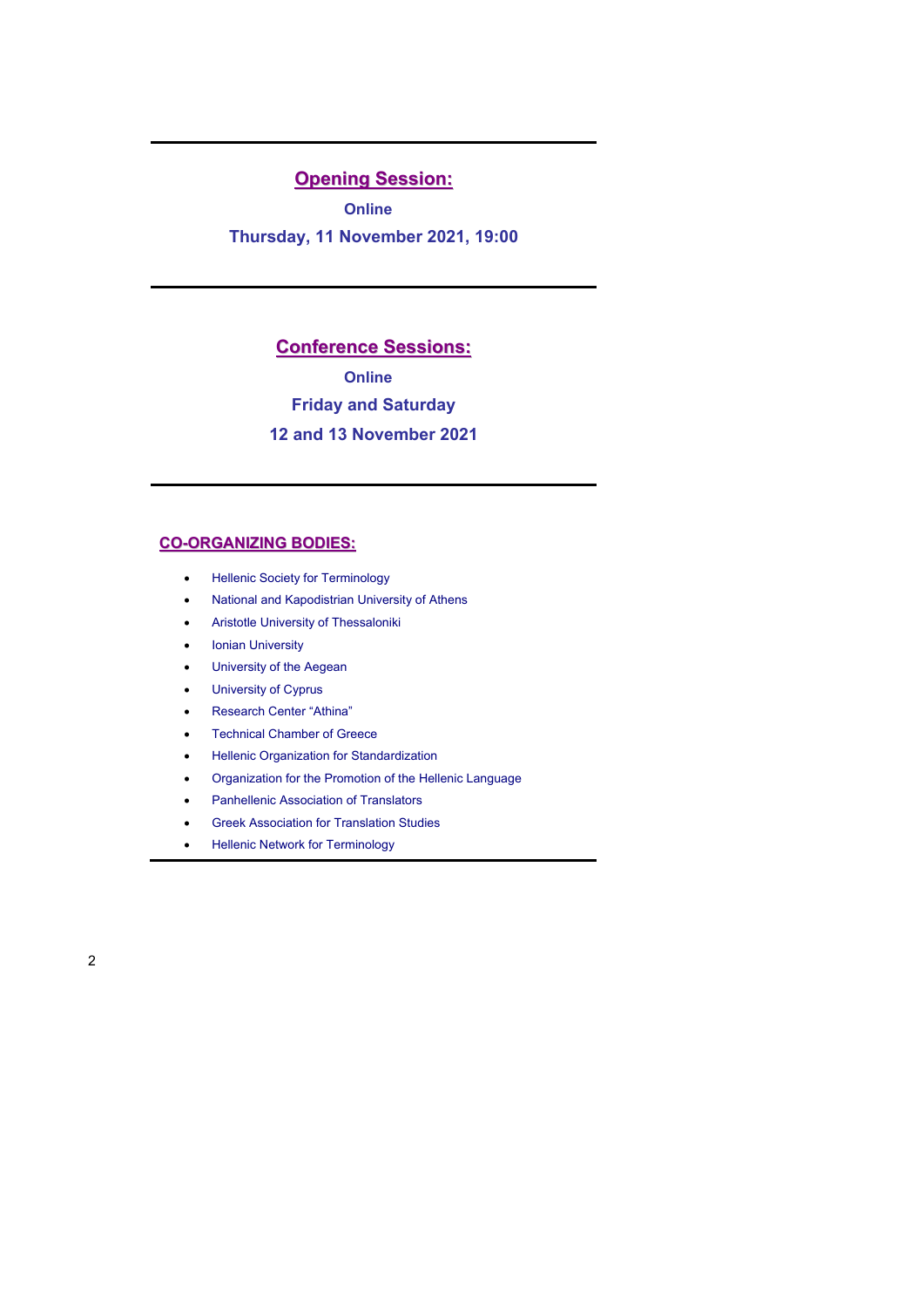# **Thursday 11 November 2021**

### **Opening Session**

### Chair: *Marilena Karyolemou – Mavina Pantazara*

### **18.30** Guests' login

**19.00** Αddress by Mr. **Prodromos Prodromou**, Minister of Education, Culture, Youth and Sports of Cyprus

> Introductory speech and address by Mr. **Kostas Valeontis**, President of ELETO and Chairman of the Conference Organizing Committee

Speech and address by Prof. **Marianna Katsoyannou**, Chairperson of the Conference Scientific Committee, University of Cyprus

Addresses by the representatives of the co-organizing bodies:

- Prof. **Panagiotis Kontos**, Chairman Emeritus of the Conference Scientific Committee, National and Kapodistrian University of Athens
- Prof. **Anna Anastassiadis-Symeonidis**, Vice-chairperson of the Conference Scientific Committee, Aristotle University of Thessaloniki
- Prof. **Georgios Kentrotis**, Ionian University
- **Prof. Katerina Frantzi**, University of the Aegean
- Mr. **Georgios Stasinos**, President of the Technical Chamber of Greece
- Dr. **Vasilis Katsouros**, Director of the Institute for Language and Speech Processing (Research Center "Athina")
- **Prof. Aristea Tolia**, President of the Organization for the Promotion of the Hellenic Language
- Mrs. **Vasiliki Dadavasili**, President of the Panhellenic Association of **Translators**
- Prof. **Simos Grammenidis**, President of the Greek Association for Translation Studies
- Mr. **Anastasios Anagnostou**, Chairman of the Coordination Committee of the Hellenic Network for Terminology

### **20.00** Opening of the Conference

Speech: «*Ioannis Kapodistrias before the Governor*» [*in Greek*]

by Dr. **Gerassimos D. Pagratis**, Professor of History, National and Kapodistrian University of Athens

**20.30** Musical event (video)

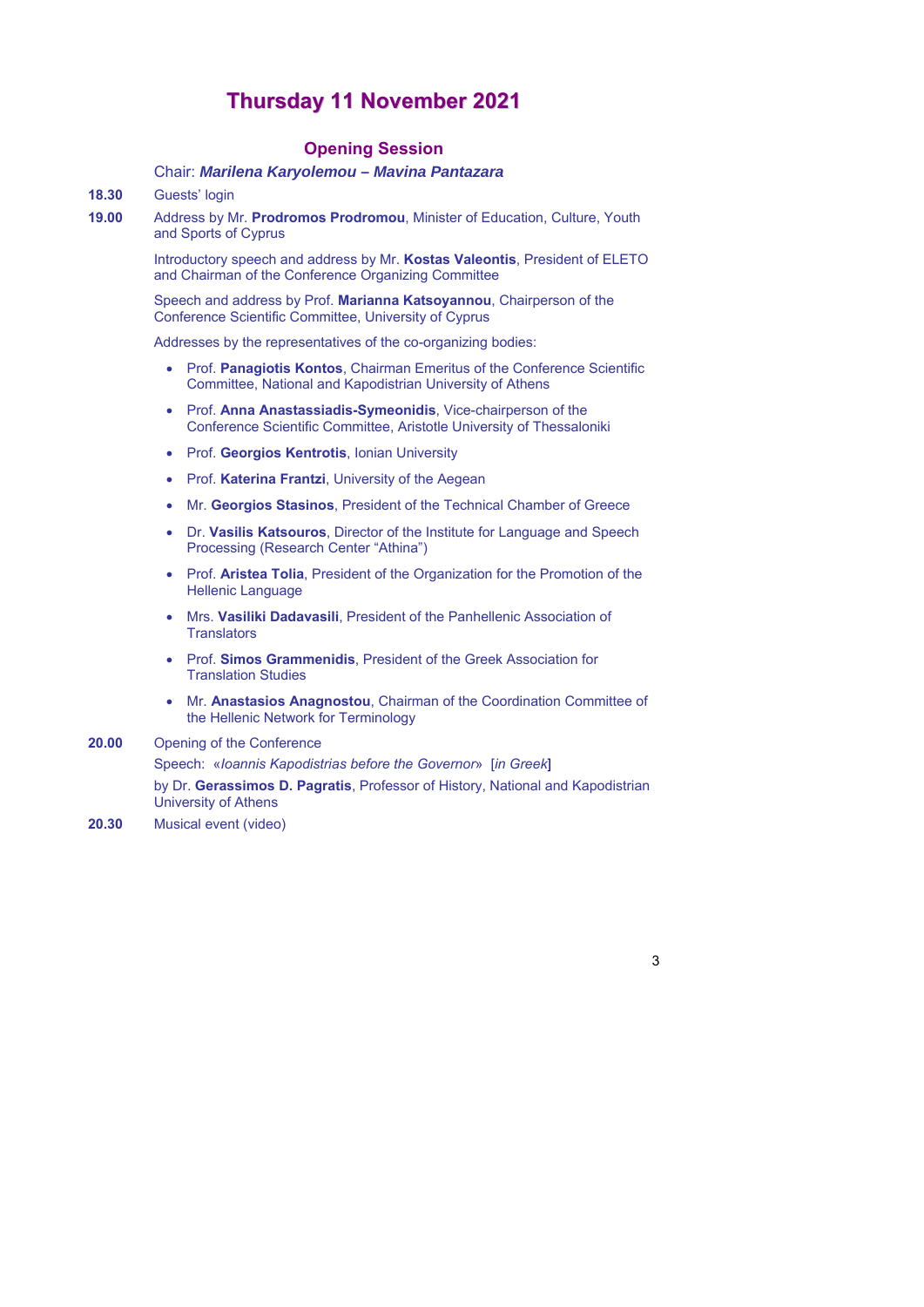# **Friday 12 November 2021**

**08.30** Participants' login

# **1st Session: Linguistic-ontological principles of Terminology**

### Chair: *Anna Anastassiadis-Symeonidis – Marianna Katsoyannou*

| 09.30 | The dialectal/folk terminology in Modern Greek: a theoretical approach<br><b>Asimakis Fliatouras</b>              | <b>Tin Greekl</b>                                                                             |  |
|-------|-------------------------------------------------------------------------------------------------------------------|-----------------------------------------------------------------------------------------------|--|
| 09.45 | The analogue rule in secondary term formation: A proposal for a conceptual<br>expansion<br><b>Georgios Floros</b> | [in Greek]                                                                                    |  |
| 10.00 | Concept system and terms for language varieties according to ISO<br><b>Kostas Valeontis</b>                       | [in Greek]                                                                                    |  |
| 10.15 | Questions                                                                                                         |                                                                                               |  |
|       | <b>Invited speaker: Pantelis Voutouris</b>                                                                        |                                                                                               |  |
| 10.30 | satire (1800-1850)                                                                                                | Hμεῖς ἐδῶ διασκεδάζομεν à merveille  Aspects of the language problem and<br><b>Tin Greekl</b> |  |
| 11.00 | Questions                                                                                                         |                                                                                               |  |
| 11.15 | <b>Break</b>                                                                                                      |                                                                                               |  |

## **2nd Session: Terminological resources – Terminology in specific subject fields**

# Chair: *Dimitris Charvatis – George Tsiamas*

| 11.45 | The scientific suffix $-\delta\lambda(\eta)$ in organic chemistry: Alcohols<br><b>Konstantinos Tsiartsianis</b>                        | [in Greek] |
|-------|----------------------------------------------------------------------------------------------------------------------------------------|------------|
| 12.00 | Erudition and archaicity in the language of bank contracts<br>Constantina A. Vadasi, Katerina T. Frantzi                               | [in Greek] |
| 12.15 | Designing and compiling a German-English-Greek glossary of functional<br>translation terminology<br><b>Christos Yannoutsos</b>         | [in Greek] |
| 12.30 | The term Mechanics through its various manifestations<br><b>Epameinondas Sidiropoulos</b>                                              | [in Greek] |
| 12.45 | The scientific suffix $-in(i)$ in the nomenclature of proteinogenic amino<br>acids<br>Aidona Lafkaridou, Anna Anastassiadis-Symeonidis | [in Greek] |
| 13.00 | Questions                                                                                                                              |            |
| 13.30 | <b>Break</b>                                                                                                                           |            |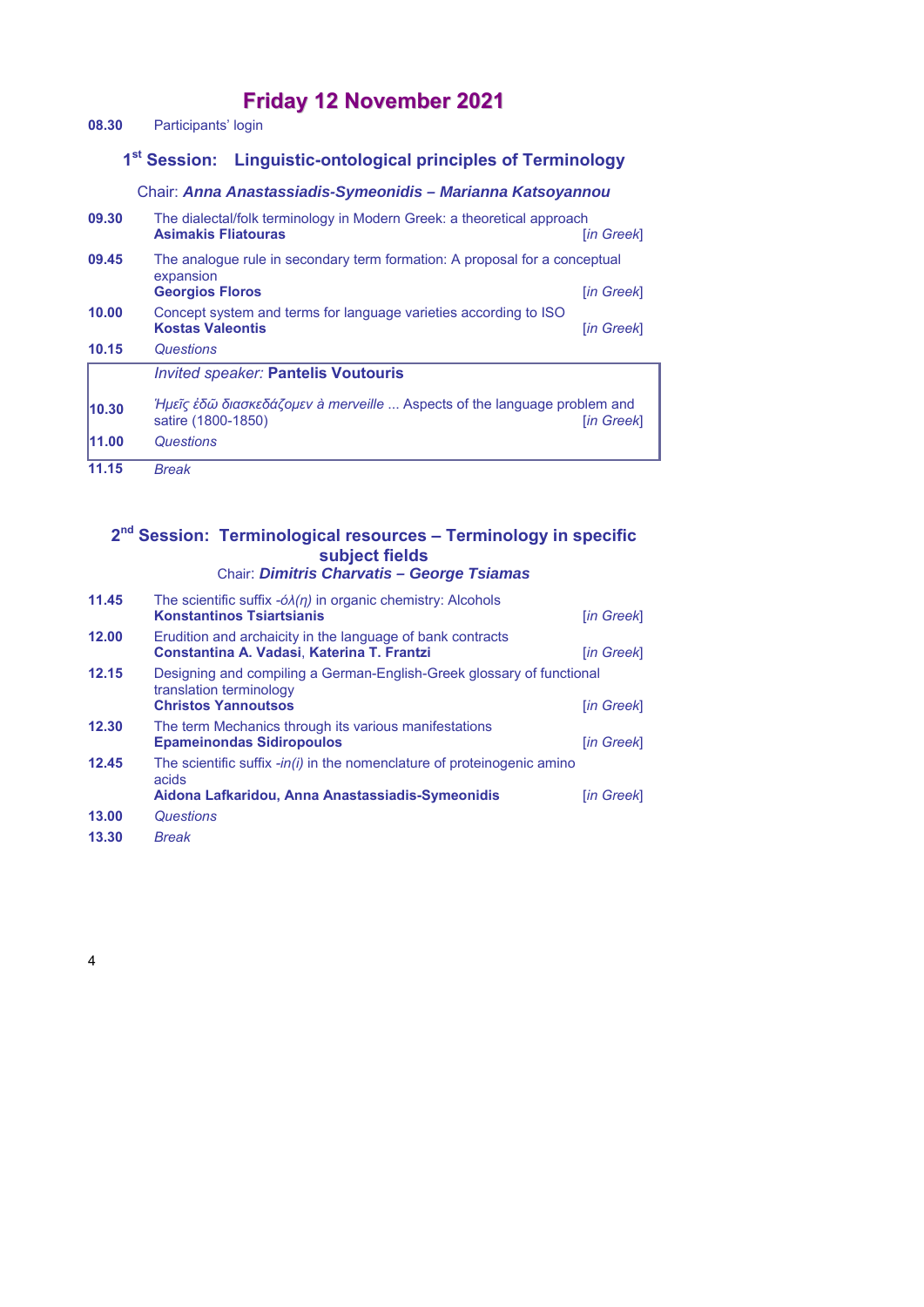### **3rd Session: Terminology in specific subject fields – Lexicographical and terminographical studies (continued)**

## Chair: *Katerina Frantzi – Elpida Loupaki*

| 15.00 | The legal and economic terminology of notarial acts in Corfu during<br>the Late Middle Ages and Modern Times<br>Foteini Karlafti-Mouratidi                                                                   | $[$ in Greek $]$ |  |
|-------|--------------------------------------------------------------------------------------------------------------------------------------------------------------------------------------------------------------|------------------|--|
| 15.15 | Lexicographical and legal issues that arise when compiling bilingual<br>dictionaries of legal terminology<br><b>Michel Politis</b>                                                                           | [in Greek]       |  |
| 15.30 | Thesaurus for the documentation of Greek folklore exhibits in the context<br>of the semantic web<br>Vasiliki Moutzouri, Stella Markantonatou, Katerina Toraki,<br><b>Panagiotis Minos, Anna Vacalopoulou</b> | [in Greek]       |  |
| 15.45 | The terms prósfygas, metanástīs and lathrometanástīs in the E-Corpus<br>of Hellenic Parliament questions<br>Afroditi Giovani, Panagiotis G. Krimpas, Fotis Fitsilis,<br><b>Georgios K. Mikros</b>            | [in Greek]       |  |
| 16.00 | Questions                                                                                                                                                                                                    |                  |  |
|       | 4 <sup>th</sup> Session: Terminology resources                                                                                                                                                               |                  |  |
|       | Chair: Panagiotis Krimpas - Stella Markantonatou                                                                                                                                                             |                  |  |
| 16.30 | An IATE-based German-Greek dictionary of 0.5 million terms<br><b>Spiros Doikas</b>                                                                                                                           | [in Greek]       |  |
| 16.45 | Indexing of specific terminology in the framework of collaboration between<br>TermCoord and the Department of Foreign Languages, Translation and<br>Interpreting                                             |                  |  |
|       | Zoi Prodromou, Stavros Tsatsis                                                                                                                                                                               | [in Greek]       |  |
| 17.00 | Indexing of specific medical terms for the enrichment of the multilingual<br>IATE terminology base                                                                                                           |                  |  |
|       | <b>Konstantina Lena</b>                                                                                                                                                                                      | [in Greek]       |  |
| 17.15 | Building terminological resources at the National Library of Greece:<br>co-creating terminological policy                                                                                                    |                  |  |
|       | Anna Mastora, Angeliki Dimitromanolaki                                                                                                                                                                       | [in Greek]       |  |
| 17.30 | The comparable study of the special language of the Public Administration<br>in Greece and France                                                                                                            |                  |  |
|       | <b>Angeliki Christopoulou</b>                                                                                                                                                                                | [in Greek]       |  |
| 17.45 | COVID-19 terminology projects in Greece and Cyprus<br>Marianna Katsoyannou, Katerina Toraki, Dimitris Moutafis                                                                                               | [in Greek]       |  |

**18.00** *Questions*

5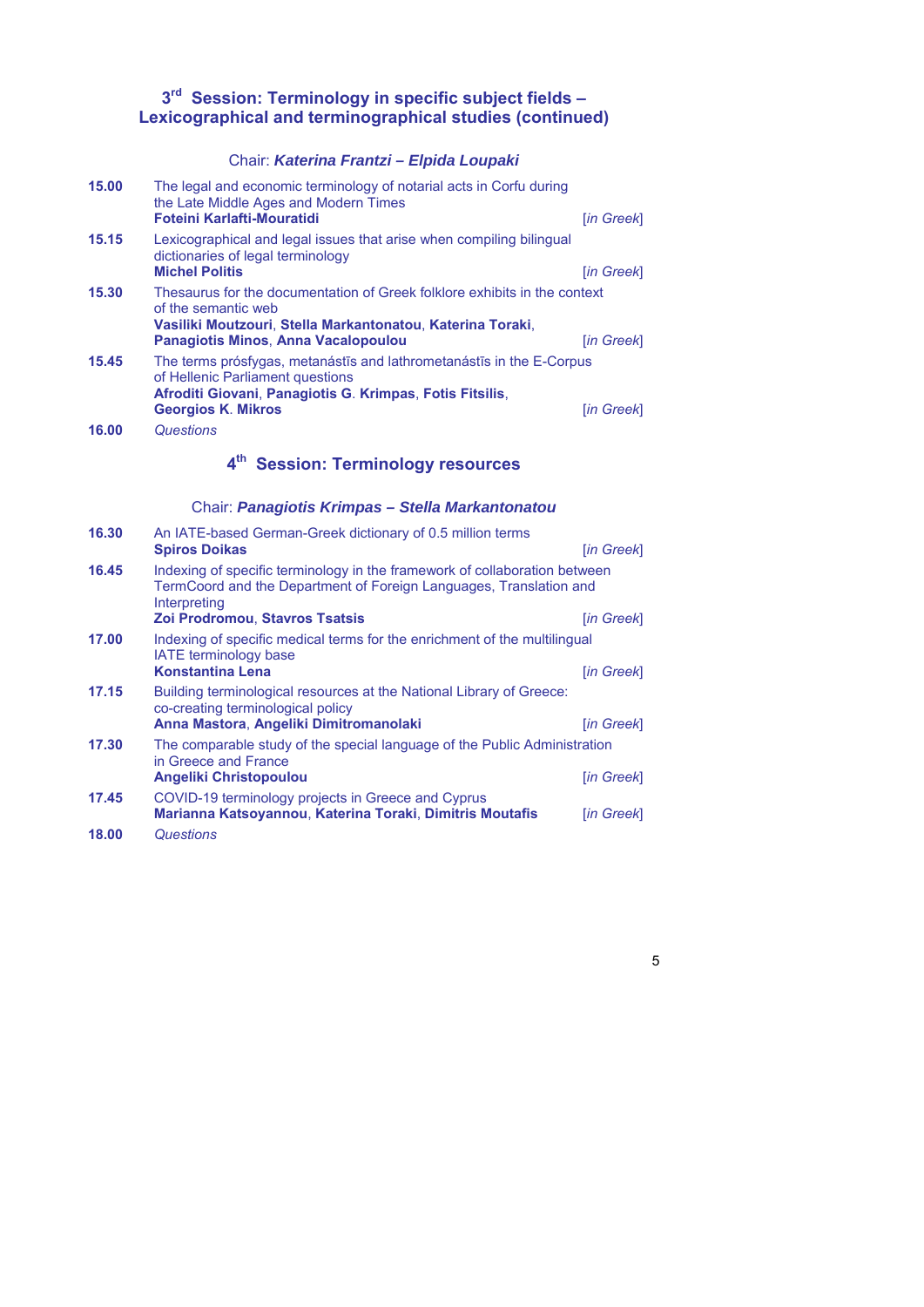# **Saturday 13 November 2021**

# **5th Session: Standardization of terminology – Terminology and Translation**

### Chair*: Evriklia Benekou – Effrosyni Frangou*

| 09.00 | Terminology of the field named "sensory linguistics" in Greek: proposal for<br>validation and standardization<br><b>Malamatenia Panagiotou, Konstantinos Gkatzionis</b>                                                                | [in Greek]        |
|-------|----------------------------------------------------------------------------------------------------------------------------------------------------------------------------------------------------------------------------------------|-------------------|
| 09.15 | Revisiting the terminology in the field of literary genre theory:<br>A conceptual and translatological approach in contrastive perspective with regard<br>to the language pair Modern Greek and German<br><b>Giorgos Androulidakis</b> | [in Greek]        |
| 09.30 | Rendering anthroponyms in public documents in the EL <> RU language pair<br>Panagiotis G. Krimpas, Alexandra P. Nikolskaya                                                                                                             | <b>lin Greekl</b> |
| 09.45 | Coronavirus terminology in multilingual European texts: variations and evolution<br><b>Theodoros Vyzas, Eleftheria Dogoriti</b>                                                                                                        | <u>lin Greekl</u> |
| 10.00 | Translations of military manuals and regulations "from French" for the needs of<br>the newly established Greek state                                                                                                                   |                   |
|       | Anastasia Tsagkaraki                                                                                                                                                                                                                   | [in Greek]        |
| 10.15 | Questions                                                                                                                                                                                                                              |                   |
| 10.40 | <b>Break</b>                                                                                                                                                                                                                           |                   |

### **6th Session: Standardization of terminology – Terminology and Translation (continued)**

### Chair*: Dimitris Moutafis – Eleni Tziafa*

| 11.15 | Multilingual terminology: tracing equivalence in cases of conceptual<br>non-equivalence in legal terminology<br><b>Eleni Svoronou</b>                | [text in Enlish] |
|-------|------------------------------------------------------------------------------------------------------------------------------------------------------|------------------|
|       |                                                                                                                                                      |                  |
| 11.30 | Differences between machine and human translation of initialisms<br>and acronyms from minor into major languages: Defining translation<br>strategies |                  |
|       | <b>Dimitris Boumparis, Christos Yannoutsos</b>                                                                                                       | [in Greek]       |
| 11.45 | Concept-oriented terminology of labor relations inspectorate: Perception<br>and semiology bridging the inspector with the citizen                    |                  |
|       | Maria-Virginia (Marvina) Fragkiadaki                                                                                                                 | [in Greek]       |
| 12.00 | Alt-right terminology and its transfer to the Greek reality                                                                                          |                  |
|       | Valentini Kalfadopoulou                                                                                                                              | [in Greek]       |
| 12.15 | Questions                                                                                                                                            |                  |
| 12.35 | <b>Break</b>                                                                                                                                         |                  |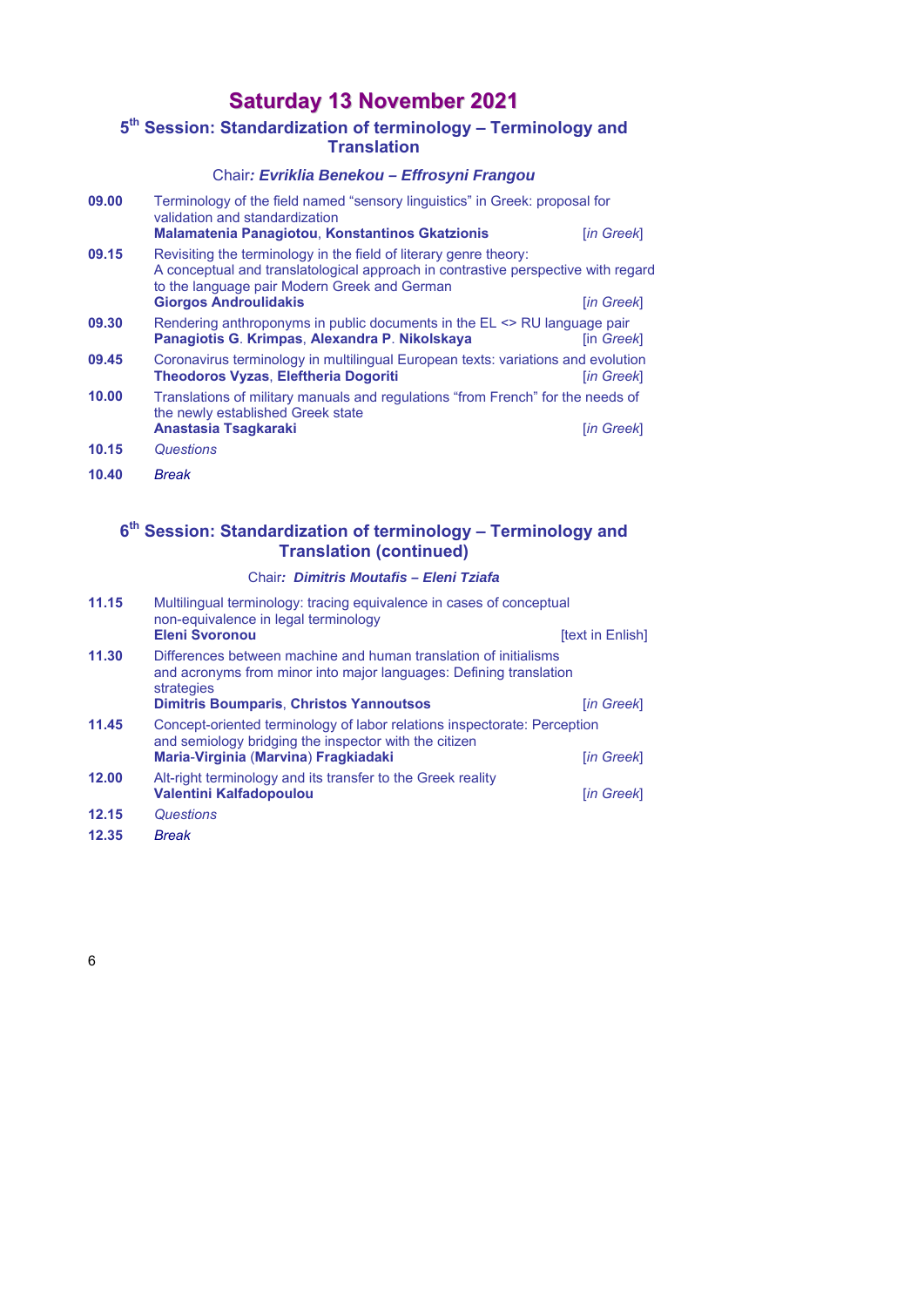## **7th Session: Activities of organizations and bodies for Terminology**

### Chair: *Sotiris Keramidas – Afroditi Giovani*

| 14.30 | Directorate-General for Translation of the European Commission: Terminology in<br>the Time of COVID-19<br><b>Christina Nikitopoulou</b>                                                                                | [in Greek] |
|-------|------------------------------------------------------------------------------------------------------------------------------------------------------------------------------------------------------------------------|------------|
| 14.45 | EDO, OTO and IATE: United for Terminology<br>The journey of terms towards EU and national legislation<br>Chryssoula Doudoulakaki, Klio Benekou                                                                         | [in Greek] |
| 15.00 | The role of professional translator associations in promoting terminological<br>production: The case of PEM's initiatives<br>Valentini Kalfadopoulou, Effrosyni (Effie) Frangou                                        | [in Greek] |
| 15.15 | (Should) Professional Associations go to the University (?)<br>Valentini Kalfadopoulou, Kyriaki Kourouni                                                                                                               | [in Greek] |
| 15.30 | Greek terminological research: The contritubion of the Hellenic Society for<br><b>Translation Studies</b><br>Panagiotis G. Krimpas, Elpida Loupaki, Mavina Pantazara                                                   | [in Greek] |
| 15.45 | Gender-marked forms of nouns: Feminine nouns denoting professions, offices<br>and related capacities<br>Anna lordanidou, Panagiotis G. Krimpas, Elena Mantzari, Mavina Pantazara,<br>Nikos Sarantakos, Katerina Toraki | [in Greek] |
| 16.00 | Questions                                                                                                                                                                                                              |            |

**16.30** *Break* 

### **Round Table**

### Chair: *Katerina Toraki – Elena Mantzari*

### **17.00 Scientific discourse during the Neohellenic Enlightenment**

### Moderator:

#### **Theodossios Tassios**, *Professor Emeritus, National Technical University of Athens*

*Introduction* [*in Greek*]

#### Interlocutors:

### **Titika Dimitroulia**, *Professor, School of French, Translation Department, AUF Coordinator, Aristotle University of Thessaloniki*

Translation and terminology practices for educational purposes during Modern Greek Enlightenment [*in Greek*]

**Alexandra Sfoini**, *Senior Researcher, Institute of Historical Research, National Hellenic Research Foundation*

> Scientific terminology and translation during the period of the<br>Neohellenic Enlightenment [in Greek] Neohellenic Enlightenment [*in Greek*]

> > 7